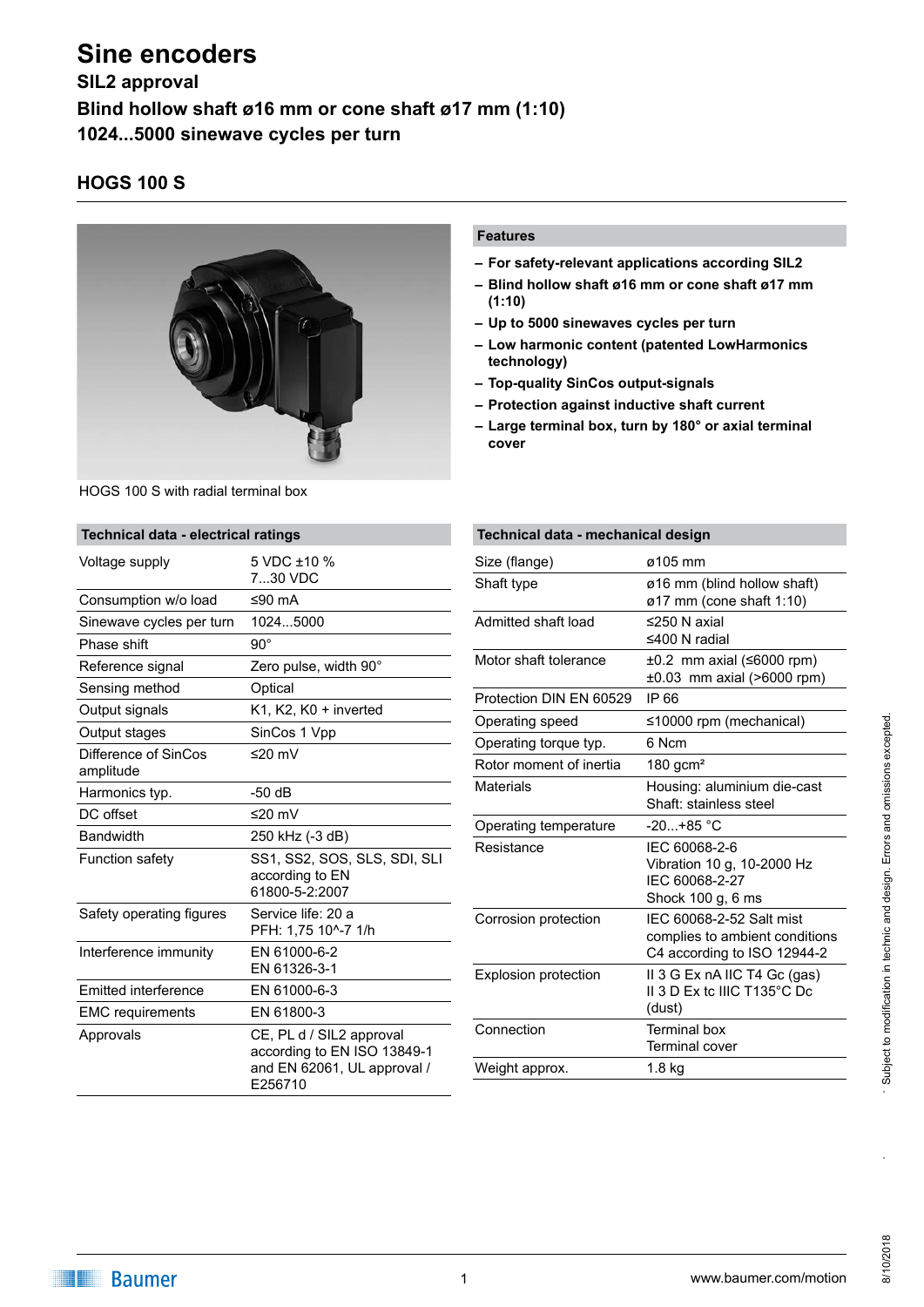## **SIL2 approval Blind hollow shaft ø16 mm or cone shaft ø17 mm (1:10) 1024...5000 sinewave cycles per turn**

### **HOGS 100 S**



#### **Sinewave cycles**

1024 2048 5000

| <b>Accessories</b>           |                                                                           |  |
|------------------------------|---------------------------------------------------------------------------|--|
| <b>Connectors and cables</b> |                                                                           |  |
| HEK 8 HQ                     | Sensor cable for encoders                                                 |  |
| HEK 8                        | Sensor cable for encoders                                                 |  |
| <b>Mounting accessories</b>  |                                                                           |  |
| 11043628                     | Torque arm M6, length 67-70 mm                                            |  |
| 11004078                     | Torque arm M6, length 120-130 mm<br>(shortenable ≥71 mm)                  |  |
| 11002915                     | Torque arm M6, length 425-460 mm<br>(shortenable $\geq$ 131 mm)           |  |
| 11054917                     | Torque arm M6 insulated, length 67-70 mm                                  |  |
| 11072795                     | Torque arm M6 insulated, length 120-130 mm<br>(shortenable ≥71 mm)        |  |
| 11082677                     | Torque arm M6 insulated, length 425-460 mm<br>(shortenable $\geq$ 131 mm) |  |
| Diagnostic accessories       |                                                                           |  |
| 11075858                     | Analyzer for encoders HENQ 1100                                           |  |

·

8/10/2018

8/10/2018

**Baumer**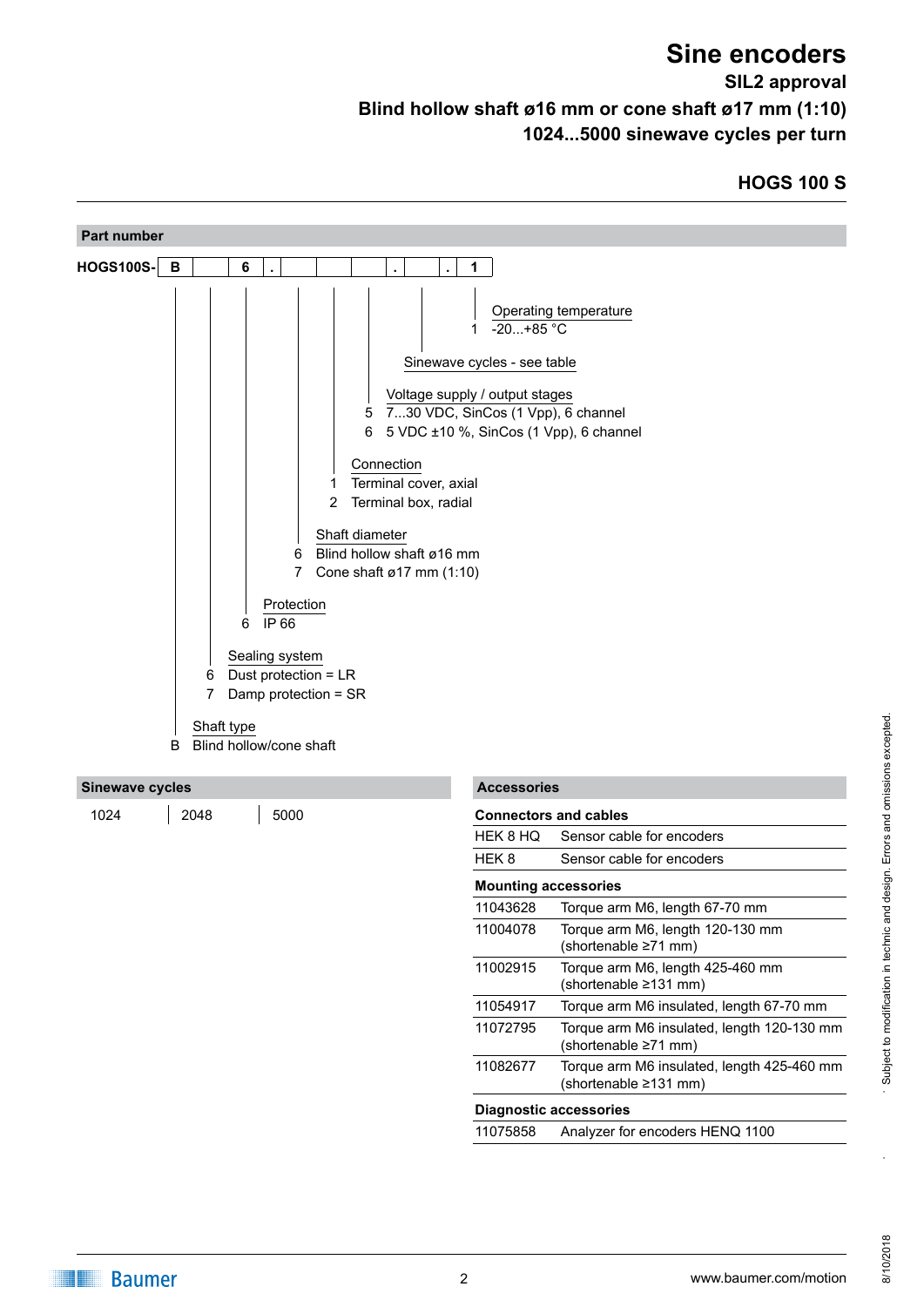## **SIL2 approval Blind hollow shaft ø16 mm or cone shaft ø17 mm (1:10) 1024...5000 sinewave cycles per turn**

### **HOGS 100 S**



### **Terminal significance**

| +UB                                                    | Voltage supply (for the encoder)                                 |
|--------------------------------------------------------|------------------------------------------------------------------|
|                                                        | $\perp$ ; $\div$ ; GND; 0 V Ground (for the signals)             |
| $\overline{=}$ ; $\not\rightarrow$                     | Earth ground (chassis)                                           |
| $K1$ ; A; A+                                           | Output signal channel 1                                          |
| $\overline{K1}$ ; $\overline{A}$ ; A-                  | Output signal channel 1 inverted                                 |
| $K2$ ; B; B+                                           | Output signal channel 2 (offset by 90° to<br>channel 1)          |
| $\overline{K2}$ ; $\overline{B}$ ; B-                  | Output signal channel 2 (offset by 90° to<br>channel 1) inverted |
| K0; C; R; R+                                           | Zero pulse (reference signal)                                    |
| $\overline{KO}$ : $\overline{C}$ : $\overline{R}$ : R- | Zero pulse (reference signal) inverted                           |

### **Terminal assignment**

#### **View A**

Connecting terminal terminal box, radial



### **View B**

Connecting terminal terminal cover, axial



·